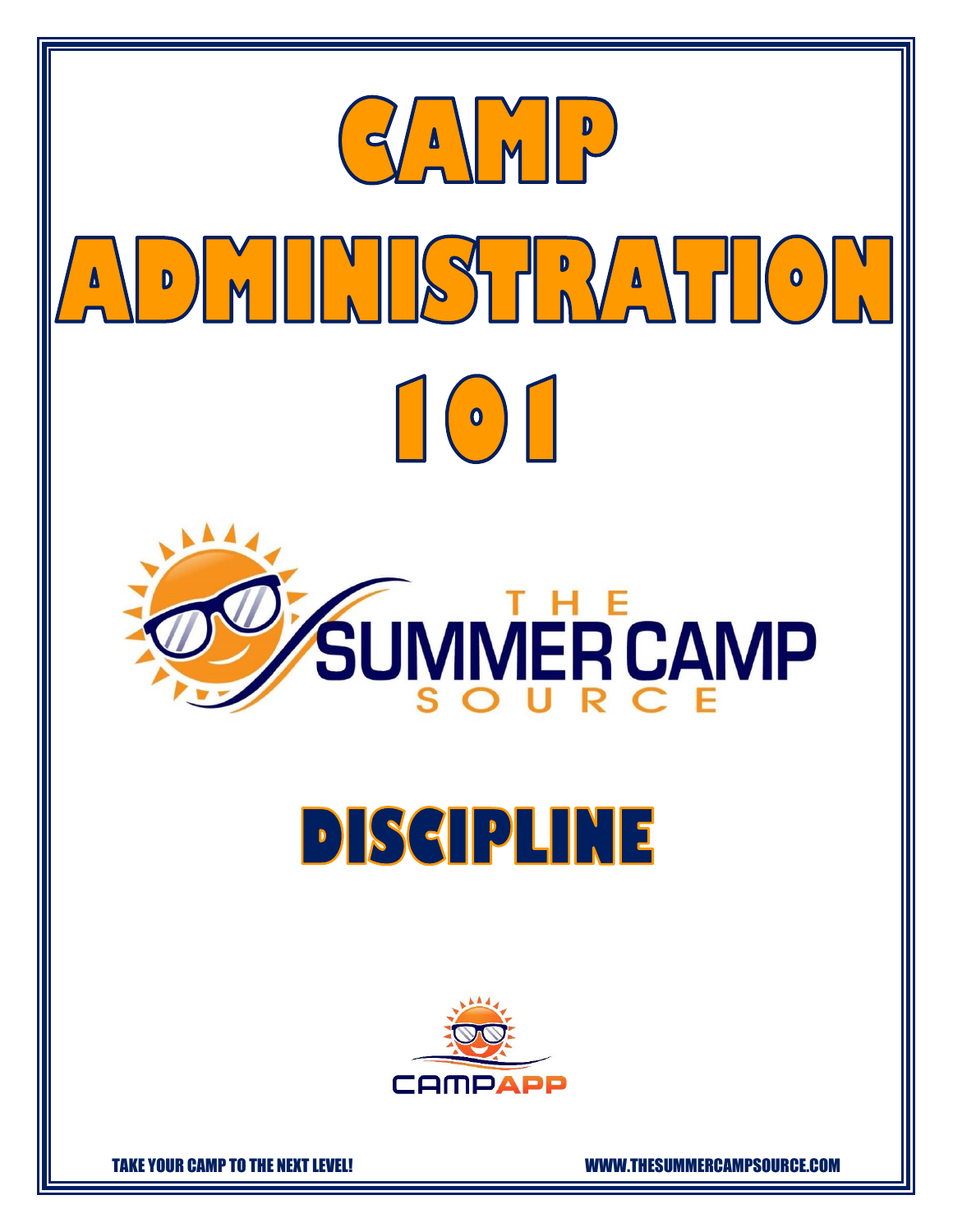Disciplining your campers is never a fun task, but is necessary when all other options have been exhausted. Discipline can range from a simple time out to suspension or expulsion. When disciplining a camper make sure to consider the following:

1. **Have a process in place and set clear expectations.** Include discipline procedures in your camp manual for parents but also review this with your campers at the start of camp. They need to know what the process is and what the repercussions are if they cannot behave properly.

2. **Have a tiered progressive system where the punishments increase in severity if the camper continues misbehave.** Progressive discipline is common and works well for those campers that may take a little longer to get on the right path. Give campers plenty of chances to improve within the progression but severe incidents like fighting can make them progress faster to more severe penalties.

3. **Thoroughly investigate and document all incidents.** You should have a discipline sheet for every camper to keep track of their record. Regardless of the severity of the incident they should all be looked into, documented, and reported to parents. Even if it ended up being minor, was resolved, and did not require discipline, let the parents know so if it does happen again they have already gotten a documented warning.

4. **Communicate with the parent and camper throughout the process**. Make sure the parent and camper understand what happened, why they are being disciplined, and will happen next if it continues. Put all of this in writing and add it to their individual behavior record so there are no surprises if something else happens down the line and now the penalties are more severe.

5. **Make sure the punishment fits the incident and look for teachable moments**. What you really want to get out of your discipline procedures is finding the root cause of the issue and teaching the camper how to handle it so they improve. It is not to continuously send kids to time out or suspend them and ruin their summer. A lot of times when kids continue to misbehave it is a lot of little things that add up. Find appropriate punishments and make sure they are learning from their actions to really fix the problem.

Here are some ways you can get ahead of misbehaving campers and reduce the chance you have to discipline. This was also included in our Camper Conflict handout. Reducing your camper conflict will in turn reduce the need to discipline so these things are important to consider and go hand and hand to ensure you have a cohesive and engaged group of kids!

1. **Use icebreakers and team building activities regularly.** At the very least, start off the week with these but if you can incorporate them each day it can make your group comradery even better!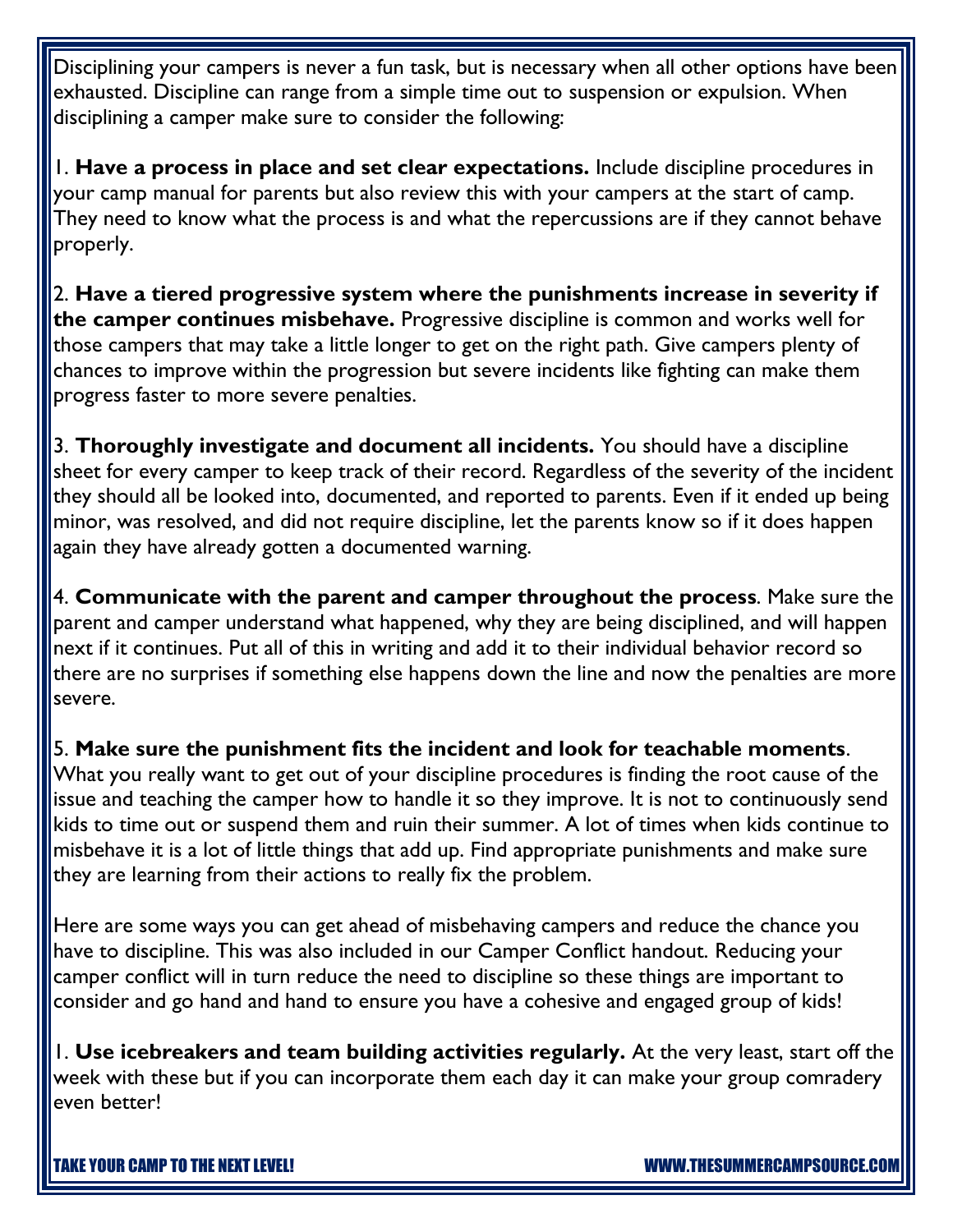2. **When coordinating activities, have campers group or pair up with different kids each time.** This will allow them to interact and connect with more kids that they may not on a regular basis.

3. **Review camp rules regularly and set clear and concise expectations**. Just as you would with your staff, you need to do this with campers as well. Regardless if you have the same kids all summer or a different group each week, start each week off with a rules review to set expectations. Make sure they know there is a process in place for discipline that would cause them to miss activities if they cannot behave.

4. **Use engaging and educational activities that promote social and emotional skills**. Talk to your campers on how they are supposed to act and how they feel if someone does not treat them well. There are many SEL activities you can incorporate into your program that promote this type of behavior.

5. **Look out for bullying**. Things like name calling, hands on each other, non-inclusion in activities, starting rumors, etc. should be shut down immediately before they escalate. Sometimes the more passive aggressive type of psychological bullying can be hard to identify so keep a close eye on your campers behaviors and social interactions to get ahead of this!

6. **Focus on inclusion**. Make sure all kids feel welcome and are participating. Even if they don't enjoy a certain type of activity either find an alternative or find something within that activity or area that they can help with to feel included. If you have several campers that are always non-participants it may mean your group is having some issues with inclusion.

7. **Keep the mood light and fun**. Your campers want to feel like you are one of them, not the camp dictator. Being too strict, yelling all the time, and not connecting with your campers will cause them to check out and not listen or behave the way you need them to. There will be a time and place when you have no choice to raise your voice or discipline but if it is a constant, every day thing then it may be something within your way of operating that could be causing it.

The goal of your discipline process should be trying to resolve the root cause of the issue, finding those teachable moments and improve the campers behavior so you and your participants can continue to enjoy camp!